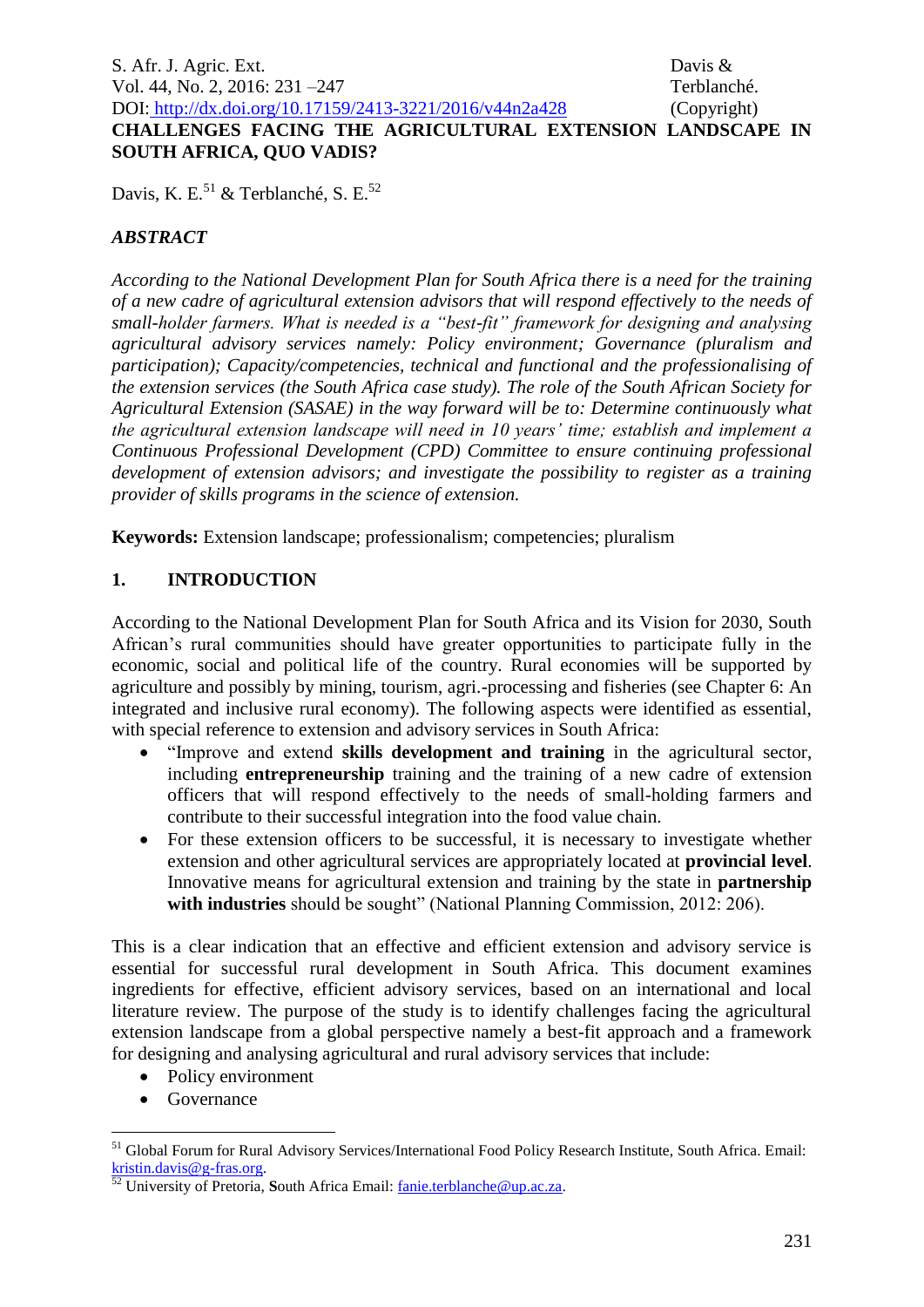- Capacity, management and organisation
- Approaches

## **2. CHALLENGES FACING THE AGRICULTURAL EXTENSION ADVISORY LANDSCAPE – A GLOBAL PERSPECTIVE**

A desktop study of international extension and advisory research between 2001 and 2015 revealed a number of challenges facing the agricultural extension advisory landscape. The challenges are organised according to the 'best-fit' framework (Birner, Davis, Pender, Nkonya, Anandajayasekeram, Ekboir, Mbabu, Spielman, Horna, & Benin, 2009). This thinking is echoed by Rivera & Qamar (2003), who stated that "no two people are exactly alike"; it is important to realise that no single extension methodology is suitable for all situations and for all purposes. A 'one-size-fits-all' approach to sustainable extension and rural development programmes will not work. The need to develop location-specific extension approaches is essential and in line with developing situation specific food security strategies. The best-fit approach embraces both the pluralism of approaches used today and the diversity found within agricultural innovation systems (GFRAS, 2012). The framework for designing and analysing agricultural advisory services looks at the impact pathways and influencing factors for successful performance and impact of extension services. It starts with the contextual factors or 'frame conditions', including the policy environment (A), the general capacity of service providers (B), and the production/farming systems and community aspects  $(C \& D)$ . The framework then looks at the characteristics of the advisory service system that must respond to the frame conditions. These characteristics include governance structures (E), capacity (F), management (G), and extension techniques or methods used (H). The conditions and characteristics then affect the performance of the service (I), the response through capacity building and decision making of farm households (J) and leads to impact (K).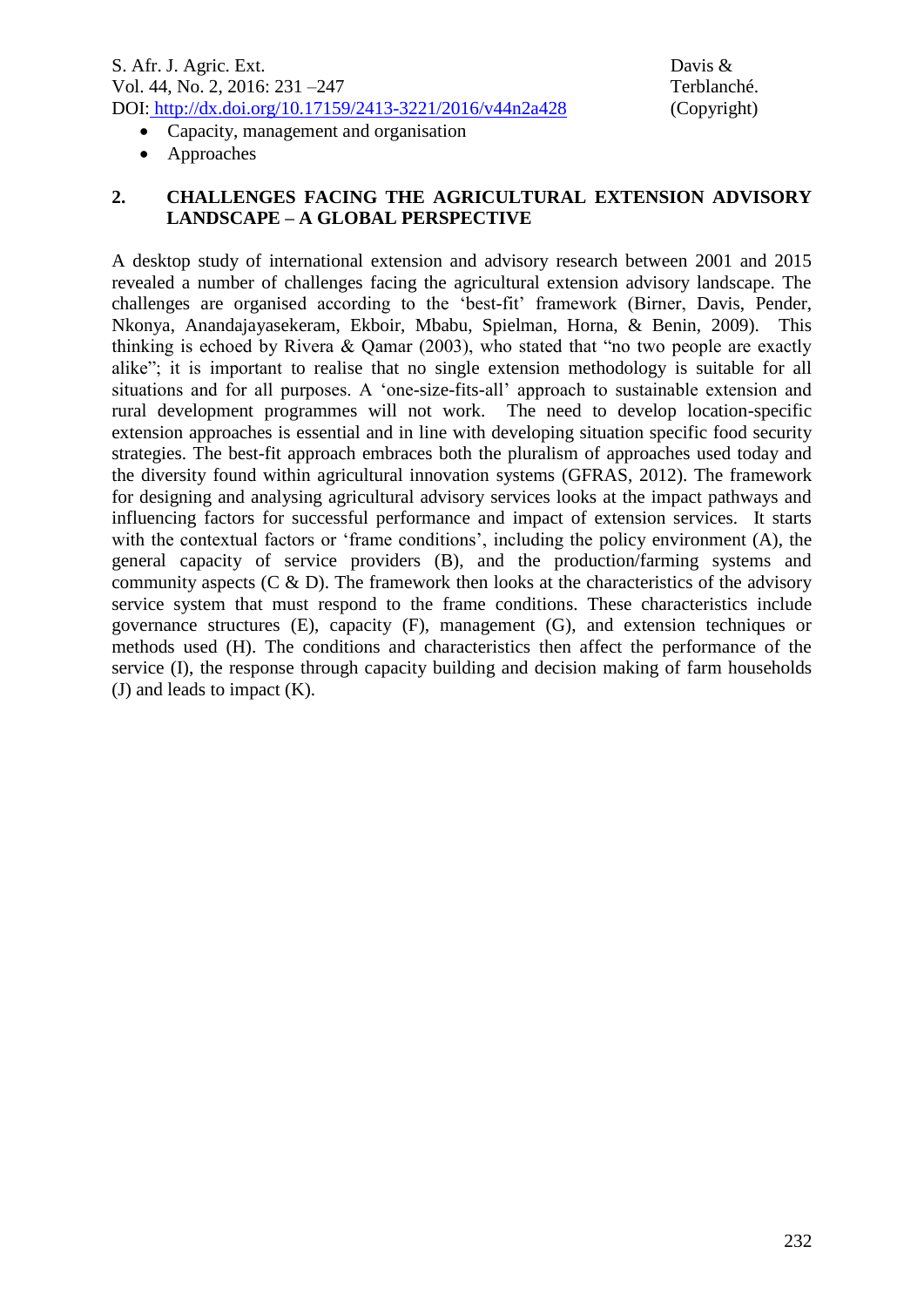#### S. Afr. J. Agric. Ext. Davis & Davis & Davis & Davis & Davis & Davis & Davis & Davis & Davis & Davis & Terblanché. Vol. 44, No. 2, 2016: 231 $-247$ DOI: http://dx.doi.org/10.17159/2413-3221/2016/v44n2a428 (Copyright)



Figure 1: Framework for analysing advisory services (Biner, et al., 2009)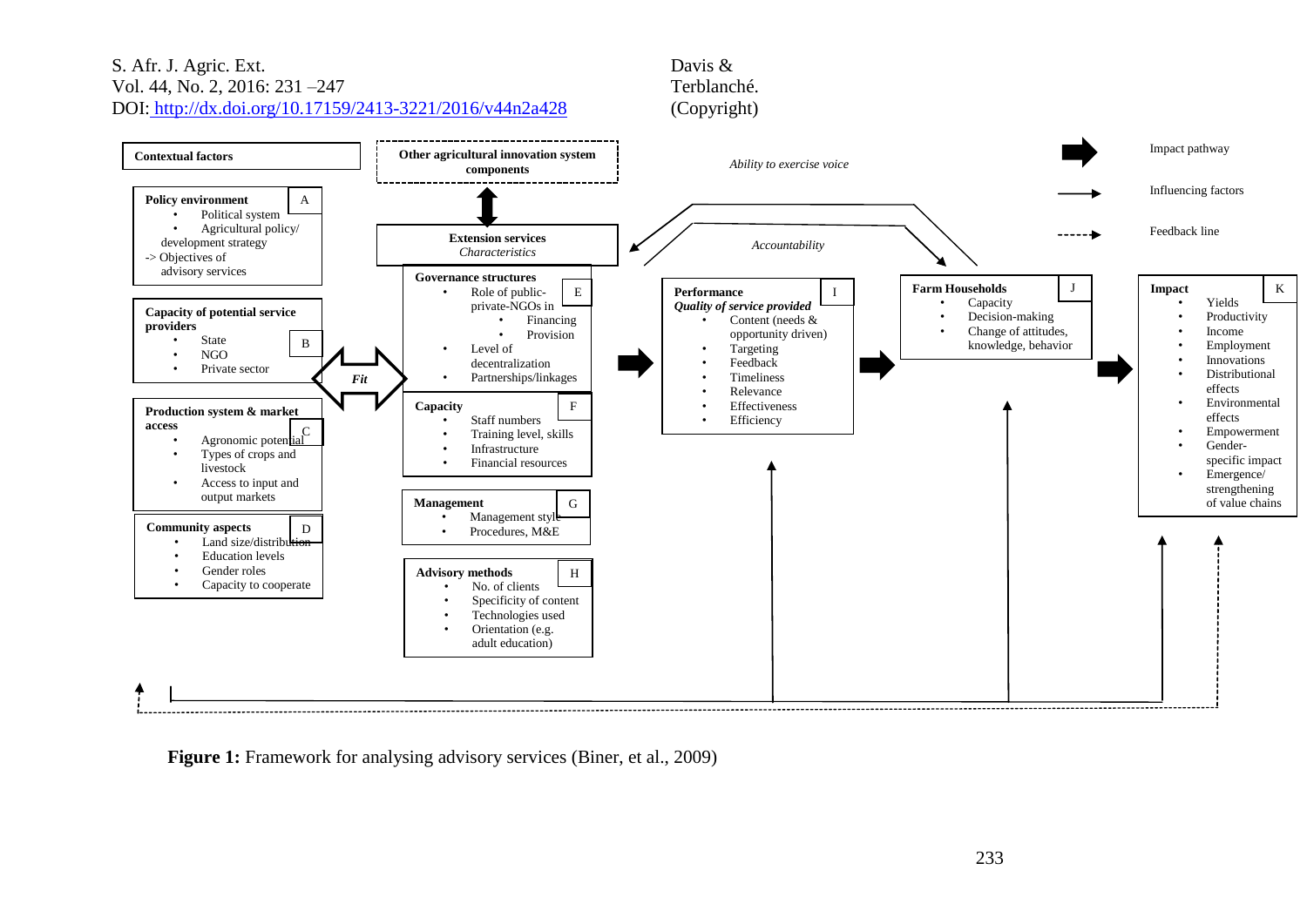The study now look at the extension characteristics affecting performance of advisory services, and thus impact. The study also examines in turn policy, governance, and capacity and management.

# **2.1 Policy Environment**

Revitalising extension and advisory services was the focus of a landmark conference held in Nairobi in November 2011 (Pye-Smith, 2012), resulting in the Nairobi Declaration. One of the root causes of low productivity in Africa is the poor performance of the extension and advisory services, and the lack of financial support they receive (Pye-Smith, 2012: 5). It is therefore important to formulate national policies and strategies on extension and to ensure political and functional commitment (Qamar, 2005). Extension reform requires a policy vision and determination, as well as a nationwide strategy that can be effectively implemented (Rivera & Qamar, 2003). Policies and strategies must depend on government priorities and the needs of clientele. However, in formulating extension policy, and thus the roles of extension services and extension agents, it is important to note that today, for better or for worse, extension agents do more than just 'traditional' extension and technical agricultural outreach. They play a much bigger role, brokering and facilitating links and relationships within the agricultural innovation system, and thus require new strategies and capacities to perform these roles (Sulaiman & Davis, 2012). For policy-makers, extension is a much needed investment in human and social capital of the rural population of a nation. Specific attention must be given to:

- Prospects for regional and global platforms such as the African Forum for Agricultural Advisory Services (and their country forums) and the Global Forum for Rural Advisory Services
- Poverty alleviation, food security and risk reduction
- Gender equality in extension
- Rethinking priorities for pro-poor extension
- Market-orientation and demand drive
- Extension in research for development (Christoplos, 2010).

In an updated review of African extension policy, Idowu (2015) shows that from a list of 27 countries under review in, 13 countries have a legislated extension policy. The analysis showed that there is need to create awareness about the linkage that should exist between extension policy and Comprehensive Africa Agriculture Development Program (CAADP) pillars.

In the Republic of South Africa (RSA) the National Extension and Advisory Service Policy (DAFF, 2014) has been developed, but is still in draft format and awaiting final approval. The policy aims to set a regulatory framework to guide the agriculture, forestry and fisheries sectors in the provision of extension and advisory services. The new policy will require a multidisciplinary approach for the capacity development of extension professionals with the relevant and diverse knowledge and tools. Thus policy-makers, extension managers, and training institutions must:

- Review and develop multidisciplinary training curricula for extension practitioners;
- Ensure continuous professional development through systematic maintenance, improvement and broadening of knowledge and skills; and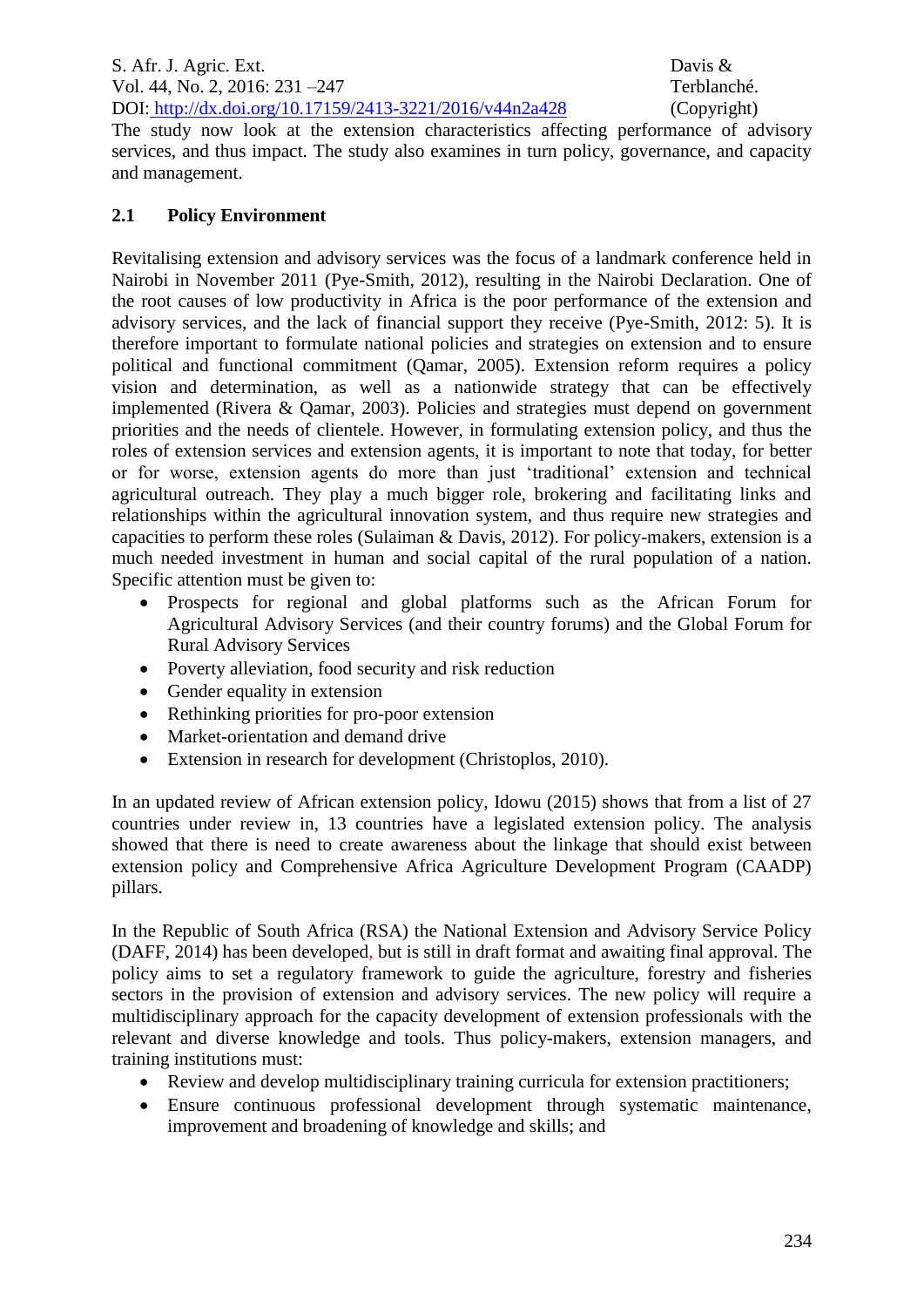Review academic curricula to develop well-trained extension professionals and contribute to the knowledge support system of government, offering accredited inservice training to extension practitioners.

One danger in developing extension policies is that they remain only on paper and are not implemented due to political change, lack of political will or lack of resources and capacity to do so. Part of the process of policy development is the development of an implementation framework and a monitoring and evaluation system to track and judge the policy's performance and impact.

## **2.2. Governance**

Rivera, Qamar, and Van Crowder (FAO, 2001) looked at options for institutional reform of extension in developing countries. The focus was on reform measures that promote food security and poverty alleviation among smallholder farmers. The reform initiatives were:

a) Pluralism in advisory service provision

Pluralism of extension providers, involving coordinated partnerships with non-profit non-governmental organisations. Pluralism is much touted amongst development practitioners. Pye-Smith (2012: 11) stated that "there is a very strong argument in favour of creating a pluralistic system of delivery, which is participatory and demandled". Pluralism can be promoted in extension by involving public, private, and civil society institutions (Qamar, 2005). Pluralism in advisory services provides the opportunity to capitalise on the comparative advantages of different types of providers. However, coordination of such providers is challenging, particularly in ensuring that vulnerable sectors of the farming population have access to services and avoiding duplication of efforts (Christoplos, 2010: 6). The effective role of the private sector must be considered. In the future, more agricultural technology will be developed and sold by private-sector companies – thus the process of technology transfer will be increasingly privatised and handled by private firms. In developing countries the forming of public-private partnerships will reduce the need for so many government front-line public extension agents (Swanson, 2008). A pluralistic extension pattern demands that programmes/projects be jointly planned, implemented and evaluated by all service providers, in active collaboration with farmers (Rivera & Qamar, 2003). For pluralism to work, extension implementers, especially national extension services, must ensure effective operational linkages between extension and research and other key relevant institutions (Qamar, 2005).

b) Participation and ensuring accountability to local clients (decentralisation to lower tiers of government).

There are increasing calls for 'demand-driven' and 'farmer-led' rural advisory services using participatory approaches (GFRAS, 2012). When promoting participation and accountability, it is important to think critically about who participates and who is accountable to whom. Policy-makers, planners and field-level programme staff can encourage bottom-up, grassroots extension programme planning by farmers to make extension demand-driven, but also exercise supply-driven, topdown modalities for promoting common public goods such as natural resource management or vaccination services (Qamar, 2005).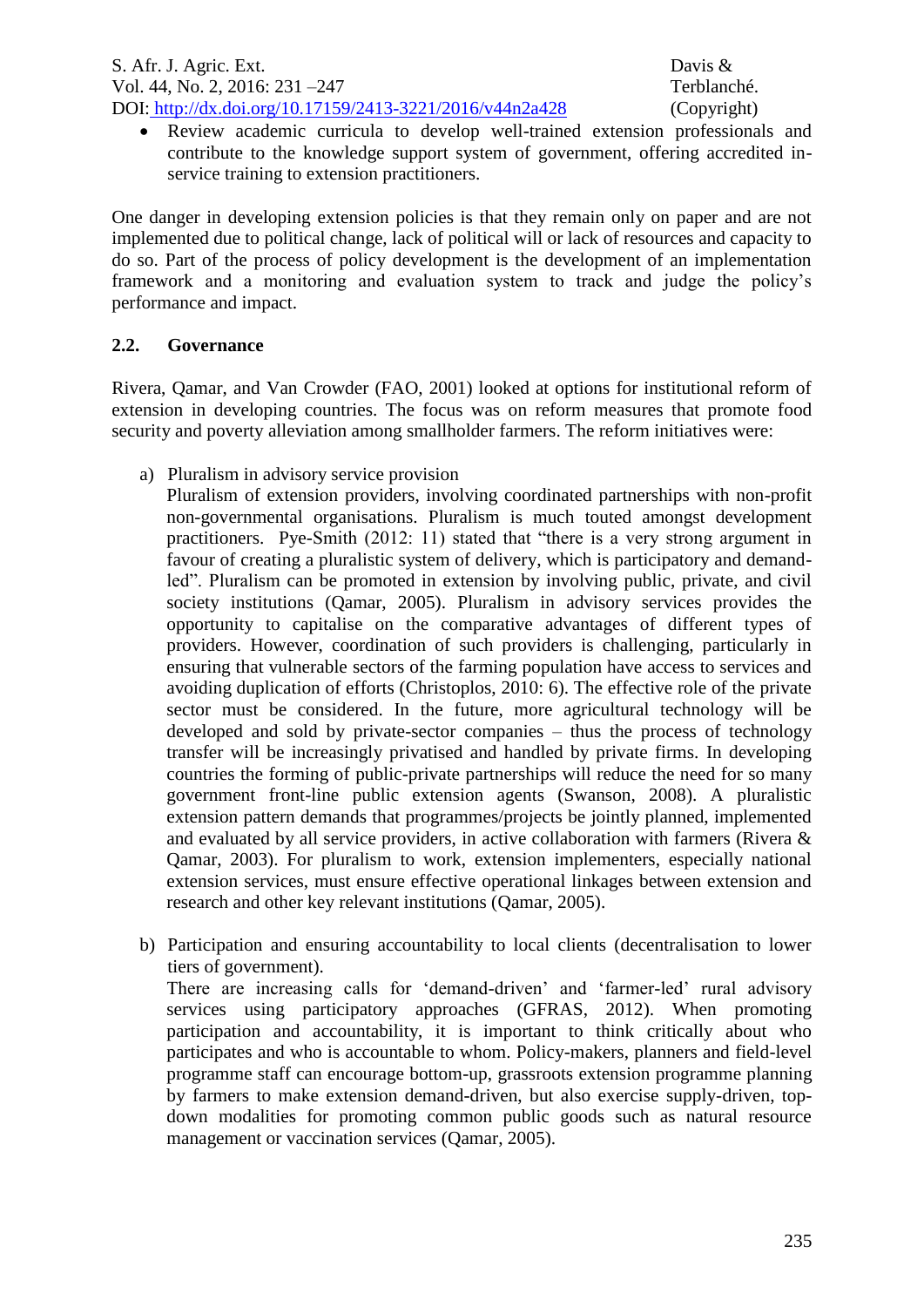Decentralisation is taking place in more and more countries. Four types of administrative decentralisation include de-concentration, delegation, devolution and transfer to non-government institutions. Decentralisation, if well planned, can also increase accountability to rural people through subsidiarity – placing responsibility for activities at the frontline where extension services are closer to farmers (GFRAS, 2012). Accountability to rural people also means knowing whether a programme or organisational innovation actually worked or not and taking action to respond to challenges (GFRAS, 2012: 7).

Stakeholder participation in decision-making processes is crucial and requires collaboration, partnerships and coordination (Rivera & Qamar, 2003).

At the Nairobi conference, participants found that "...with greater coordination of extension, it will be easier to build synergies with research and education to provide the relevant knowledge base for transforming agriculture" (Pye-Smith, 2012: 9).

# **2.3 Capacity, Management and Organisation**

Capacity, management and advisory service organisation are critical components of an effective extension system. But this very much depends upon the role extension is expected to play. According to Christoplos (2010), these roles include:

- Dissemination of information about technologies, new research, markets, input and financial services, and climate and weather.
- Training and advice to individual farmers, groups of farmers, famer organisations, cooperatives and other agri-business along the market chain.
- Testing and practical adaptation of new technologies and practices on-farm.
- Development of business management skills among smallholder farmers and other local entrepreneurs.
- Facilitation of linkages among market actors.
- Linking smallholder farmers, rural entrepreneurs and other members of the agricultural community with institutions offering training and education in fields relevant to the agricultural sector.
- Facilitation of linkages between farmers, their organisations and the public sector.
- Increasing awareness of new opportunities for certification of 'green', fair trade and other production methods.
- Facilitating access to non-extension government support.

"In the past, when people talked about capacity development, they were largely referring to providing technical knowledge and information to farmers. Nowadays, the focus has begun to change, and at the conference we looked more broadly at capacity building using an 'innovation systems perspective'" (Pye-Smith, 2012: 20). This assumes that the extension agents of the future – or the "new extension professionals" – will have a responsibility that goes beyond providing farmers with technical information. They will also require 'soft' or functional skills that enable them to generate and promote innovations; improve the management of farmer organisations and agribusinesses, and build alliances and networks of different groups and individuals along the value chain (Pye-Smith, 2012: 20). Human resources are a fundamental bottleneck to effective extension services, given the challenges facing rural development. Human resource development does not include just basic or preservice education, but also continuing education, in-service and on-the-job training. Looking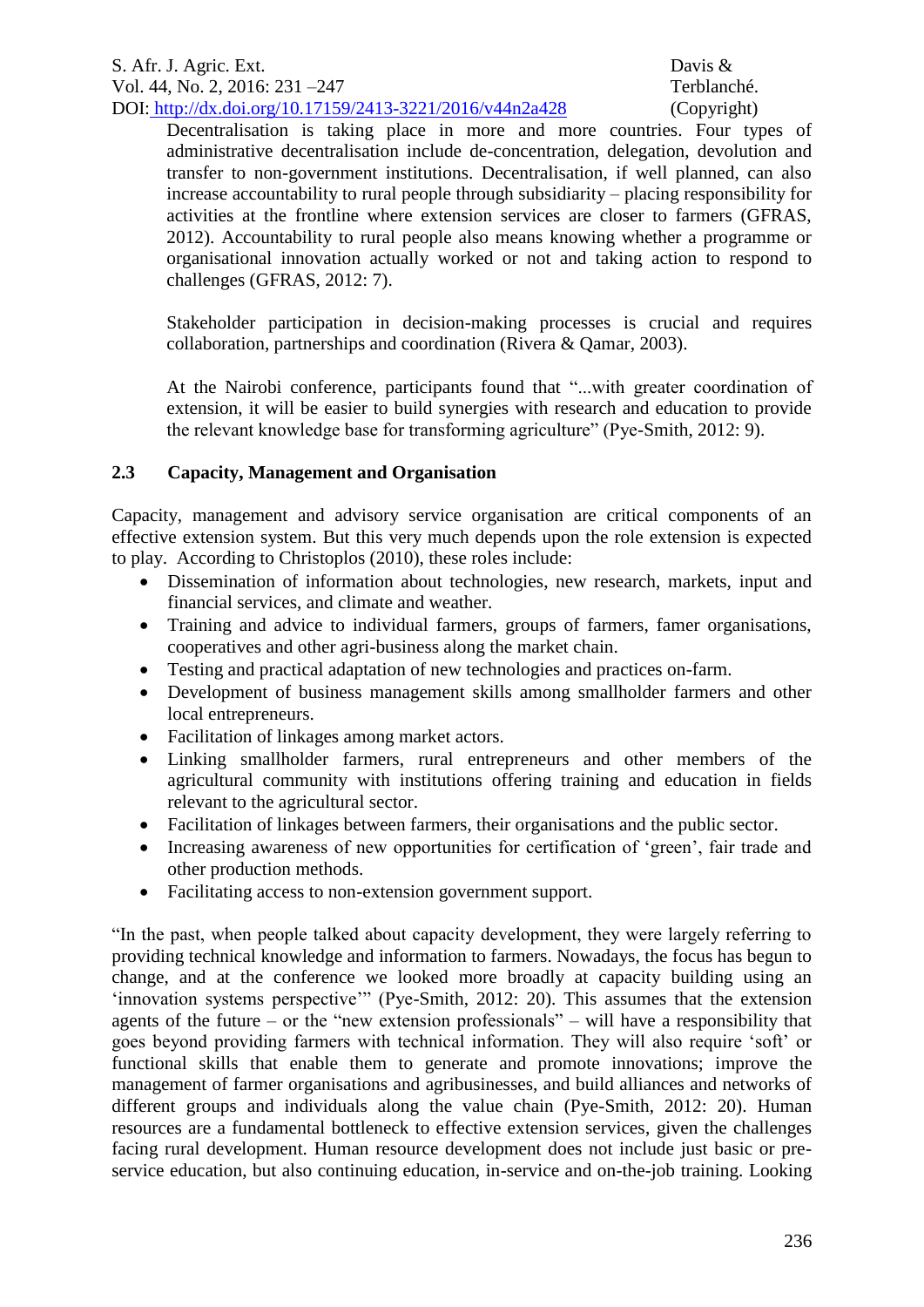S. Afr. J. Agric. Ext. Davis & Vol. 44, No. 2, 2016: 231 –247 Terblanché. DOI: http://dx.doi.org/10.17159/2413-3221/2016/v44n2a428 (Copyright)

at the levels of capacity development, the new extensionist position paper (Sulaiman & Davis 2012: 8-9) summarises the following from the Nairobi conference:

- a) **Individual.** Effective advice is no longer a matter of simply providing messages about set technological packages but must include functional capacity to manage organisational and social processes.
- b) **Organisational.** Extension organisations need to be capable of managing innovation, coordination, alliance building, mediation, management and facilitation to deal with the complex agricultural challenges we face today.
- c) **System**. The overall agricultural knowledge and information system needs to change if extension is to operate effectively.
- d) **Capacities to manage change.** Resilience and risk management are critical competencies that must be developed at all levels (individual, organisational and system).

While capacity should focus at individual, organisational and system level (Sulaiman & Davis, 2012), human capital development is an essential ingredient of extension services as extension agents are the 'front line' of extension services (Rivera & Qamar, 2003). Both Romero (2012) and Sulaiman & Davis (2012) see rural extension as part of an innovation system. In their model of extension services embedded in an agricultural innovation system, Sulaiman & Davis (2012) lay out three levels at which capacity is needed in extension (individual, organisational and system). The capacities needed at individual level, from a global perspective, are listed in Table 1.

| <b>rapic 1.</b> Capacities required at the film vidual fever grobally |                                           |  |  |  |  |
|-----------------------------------------------------------------------|-------------------------------------------|--|--|--|--|
| <b>Technical</b>                                                      | <b>Functional</b>                         |  |  |  |  |
| Good understanding about appropriate/relevant/new                     | Community mobilisation                    |  |  |  |  |
| technologies/practices/standards/                                     | Farmer organisational development         |  |  |  |  |
| regulations/policies in agriculture and natural resource              | Facilitation                              |  |  |  |  |
| management including:                                                 | Coaching                                  |  |  |  |  |
| Technical options to support climate change                           | Reflective learning                       |  |  |  |  |
| Adaptation                                                            | Mediating conflict                        |  |  |  |  |
| Agri-business                                                         | Negotiating                               |  |  |  |  |
| Value chain development                                               | <b>Brokering</b>                          |  |  |  |  |
| Improving resource use                                                | Networking and partnership development    |  |  |  |  |
| Efficiency; application of biotechnology                              | Leadership capacity                       |  |  |  |  |
| Intellectual property and farmer rights                               | Managing resources                        |  |  |  |  |
| Use of new information & ICTs                                         | Critical thinking                         |  |  |  |  |
|                                                                       | Problem-solving                           |  |  |  |  |
|                                                                       | Self-reflection - learning from mistakes  |  |  |  |  |
|                                                                       | Service mindedness                        |  |  |  |  |
|                                                                       | Accountability                            |  |  |  |  |
|                                                                       | Responsibility                            |  |  |  |  |
|                                                                       | Dedication/commitment                     |  |  |  |  |
|                                                                       | Working in teams                          |  |  |  |  |
|                                                                       | Working with women and gender sensitivity |  |  |  |  |

**Table 1:** Capacities required at the individual level globally

Source: Sulaiman and Davis ( 2012)

To undertake these new duties and responsibilities outlined in Table 1, most extension staff members, especially those with diploma-level training, will need intensive in-service training and education (Swanson, 2008). The GFRAS Consortium on Extension Education and Training has taken up the New Extensionist concept outlined in Sulaiman & Davis (2012) to promote reform of extension education services. They call for the competencies indicated in Table 1 to be integrated into training curricula for extension agents (Davis, 2015).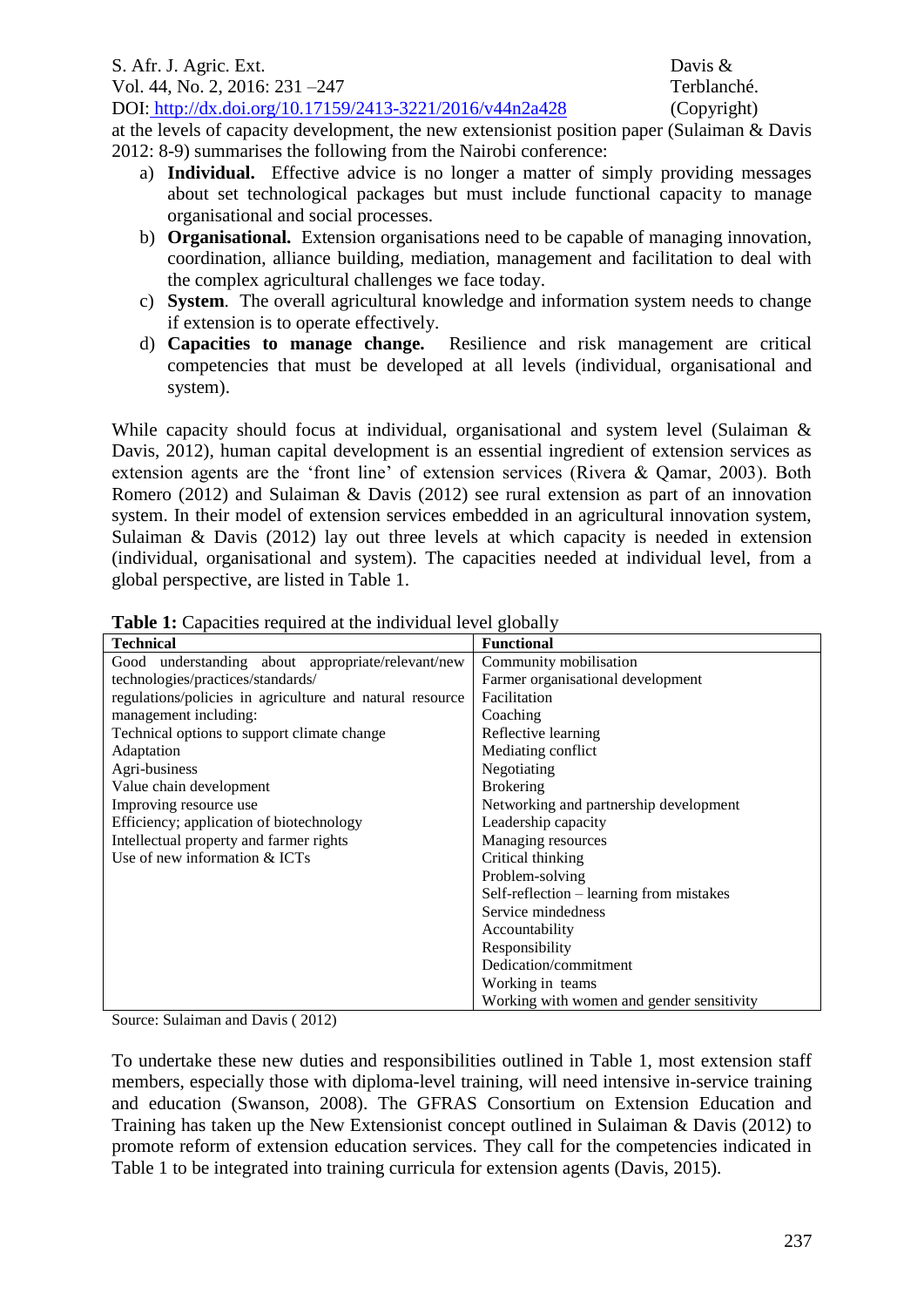The New Extensionist document calls for countries and regions to:

- Establish and strengthen training centres; contract in specific competencies required for supporting capacity development.
- Develop curricula for vocational and continuing education and skill up-gradation of individuals in extension and advisory services and undertake curriculum revisions at least once every five years (Sulaiman & Davis, 2012).

The GFRAS Consortium has further put together a set of "core competencies" (Table 2) that are required for extension agents around the globe to function effectively (Davis, 2015).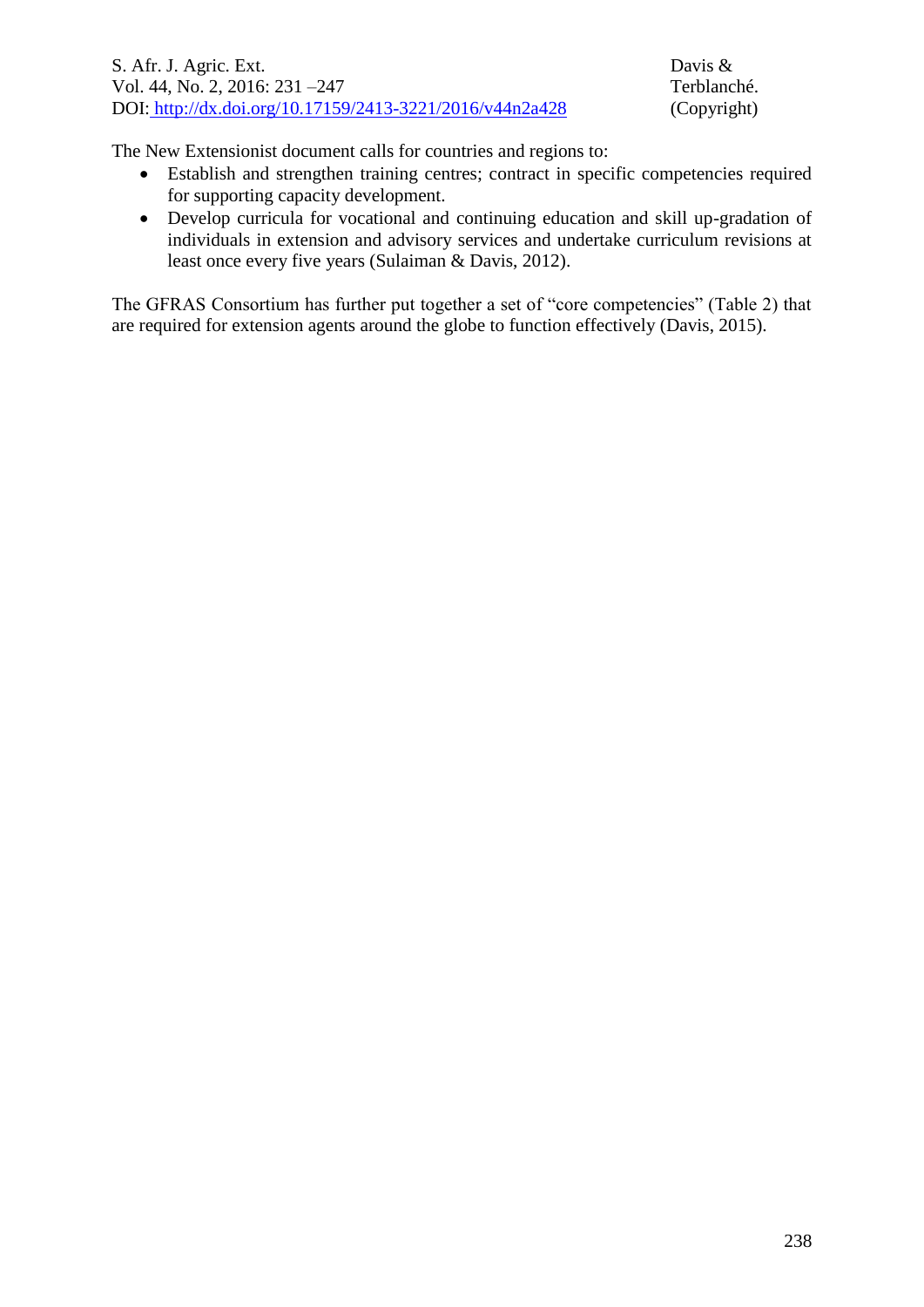#### **Table 2:** Core Competencies for Extension and Advisory Services

| Area                                                                       | <b>Competencies Required: Extension Professional Should be Able</b><br>$\mathbf{t_0}$                                                                                                                                                                                                                                                                            |
|----------------------------------------------------------------------------|------------------------------------------------------------------------------------------------------------------------------------------------------------------------------------------------------------------------------------------------------------------------------------------------------------------------------------------------------------------|
| Introduction to the new extensionist                                       | Define the framework of agricultural innovation systems and position<br>himself or herself within the innovation system<br>Define his or her new roles and new capacities that are required for<br>the new extensionist                                                                                                                                          |
| Changing role<br>of<br>extension<br>in<br>innovation and development       | Explain the role of extension in innovation and development<br>Give an overview of approaches and tools                                                                                                                                                                                                                                                          |
| Extension programme management                                             | Select appropriate approaches and tools for a given context<br>Conduct extension programme planning, implementation, monitoring,<br>and evaluation<br>Use different types of problem solving techniques<br>Build strategic partnerships, network, and manage stakeholders<br>Pluralism in extension and the need for and methods of coordination<br>and linkages |
| Professional ethics                                                        | Apply values and good principles such as honesty, respect,<br>accountability inclusion, transparency, integrity<br>Recognise extension as a science and extension as a profession                                                                                                                                                                                |
| Adult learning and behaviour change                                        | Practice adult learning design and implement adult learning<br>programmes<br>Initiate and support social networks for agricultural innovation                                                                                                                                                                                                                    |
| Communication for innovation                                               | Communicate with all stakeholders in the agricultural innovation<br>system<br>Manage knowledge effectively<br>Identify and use appropriate ICTs<br>Identify cultural and gender implications in communication and<br>innovation                                                                                                                                  |
| Facilitation for development                                               | Vision and organise demands<br>Build local organisational capacities<br>Broker and build linkages with actors in the innovation system                                                                                                                                                                                                                           |
| Community mobilisation                                                     | Conduct livelihoods assets assessment<br>Use problem solving and decision making approaches<br>Explain leadership principles and leadership development<br>Explain implications of culture and diversity, including gender and<br>youth<br>Mobilise resources                                                                                                    |
| Farmer institutional development                                           | Explain or define theory, models, and types of groups and<br>organisations<br>Manage group dynamics<br>Explain how the policy environment and "rules of the game"<br>influence organisations                                                                                                                                                                     |
| Value chain extension                                                      | Explain basic concepts and tools for value chain approaches<br>Link farmers to market (input and output markets)<br>Analyse consumer preferences<br>Respond to standards certification and regulatory systems                                                                                                                                                    |
| Agricultural entrepreneurship                                              | Analyse business opportunities and conduct market analysis<br>Promote farm entrepreneurship                                                                                                                                                                                                                                                                      |
| Gender and youth issues in agricultural<br>extension and rural development | Appreciate gender differences through the following questions: who<br>does what, with what, how and why?<br>Use gender-sensitive approaches<br>Engage and retain rural youth                                                                                                                                                                                     |
| Adaptation to change                                                       | Enhance adaptive capacities of communities to different types of risks<br>and uncertainties related to climate change, markets and disasters<br>Analyse tools for adaptation options<br>Deal with risks, change, and uncertainties                                                                                                                               |

Source: Davis (2015)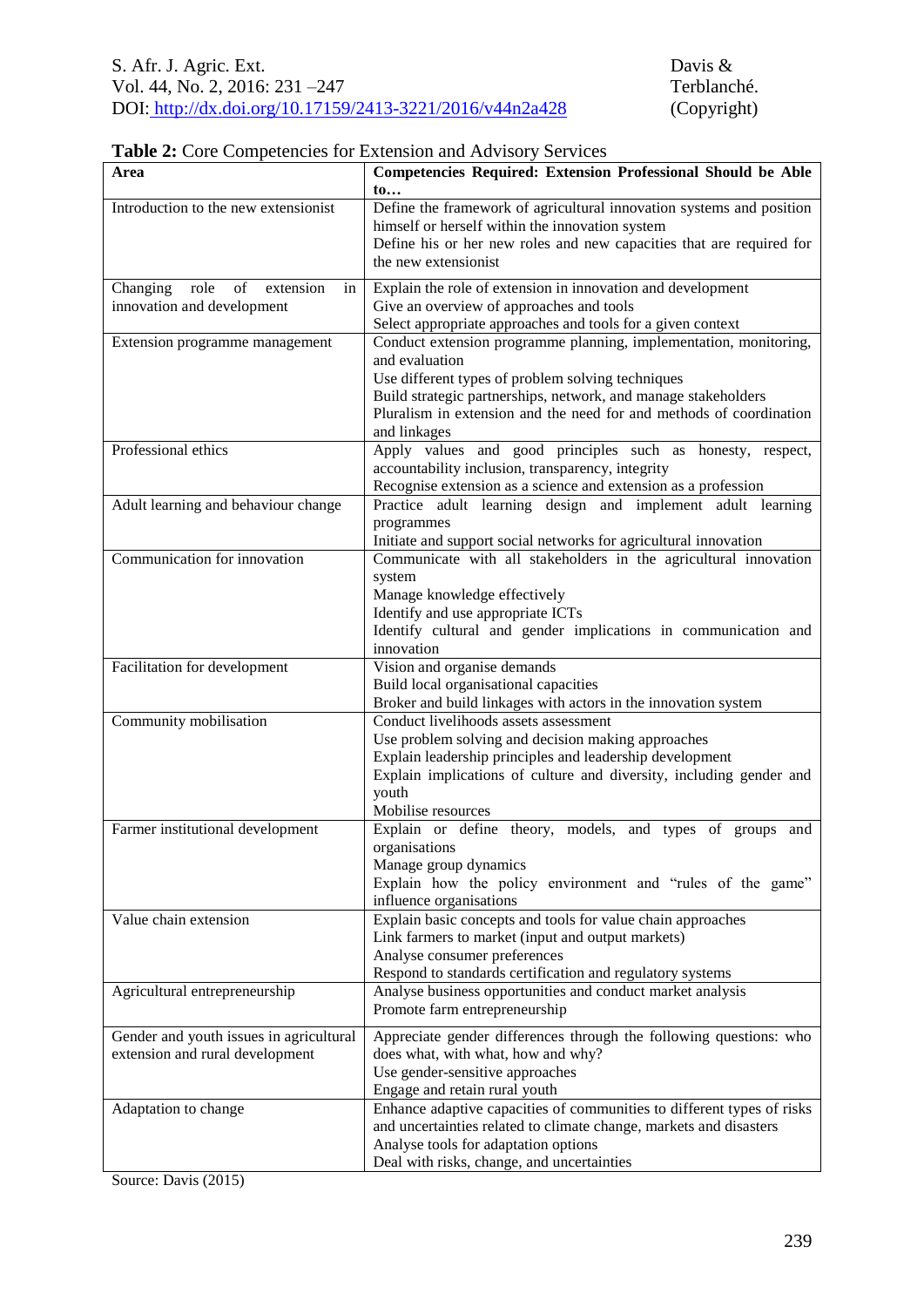Extension agents cannot be expected to be experts in every technical and functional field. However, they should know how to broker information needed by their clientele. They also must be backed up by subject matter specialists. Other areas where extension agents may be called upon to work, depending on the local context, include:

- Food and nutrition security-related global developments that could eventually effect rural livelihoods (Qamar, 2005; Fanzo, Marshall, Dobermann, Wong, Merchan, Jaber, Souza, Verjee, & Davis, 2015).
- Forming and strengthening farmer groups (social capital) to gain economies of scale and to more efficiently supply markets (Swanson, 2008).
- Sustainable natural resource management, including water use management, soil and land use management and integrated pest management (Swanson, 2008).
- Climate change and other areas of risk.
- Linking and brokering relationships between scientific research, field-level innovations and innovators, markets, education and other services (GFRAS, 2012: 2).
- Promoting food production increase and reducing food losses to ensure food availability at reasonable prices (Christoplos, 2010).
- Encouraging the creation of more livelihood opportunities to reduce risk and earn income (Christoplos, 2010).

Finally, the issue of professionalism is a critical one. We need to give the extension profession a long overdue status similar to other agricultural disciplines (Qamar, 2005; Davis, 2015). This issue is covered in the following sections.

## **i. Capacity Needs in South Africa**

A report on the profiles of government extension and advisory service officers (Directorate Education and Training, 2007) noted that about 80% of extension officers had a qualification of a diploma or lower. However, norms and standards requires a degree or higher. Technical skills of most extension officers in RSA include animal production, crop production, horticulture, business management, LandCare and mechanisation and irrigation (Directorate Education and Training, 2007). The report ended by recommending that the Directorate Education, Training and Extension Services should facilitate training in soft skills, possibly through a Frontline Extension Officers Development Programme and Extension Officers Management Development Programme. Similarly, the Agricultural Education and Training Strategy 2005 noted that there was a need for more practical skills in agriculture and improvement in marketing, farm and environmental management and value adding (Directorate Education and Training, 2005). At the time of publication the National Agricultural Education and Training Forum was launched, but disbanded around 2008.

In 2005 the Standard Generating Body (SGB) for Agricultural Extension, through a process of consultation and workshops, developed an Agricultural Extension Landscape. Terblanché (2008) discusses the outcomes. The landscape indicated specific extension concepts, study fields and essential skills and knowledge areas that every extension worker needs to successfully fulfil his/her task in a professional manner (Table 3).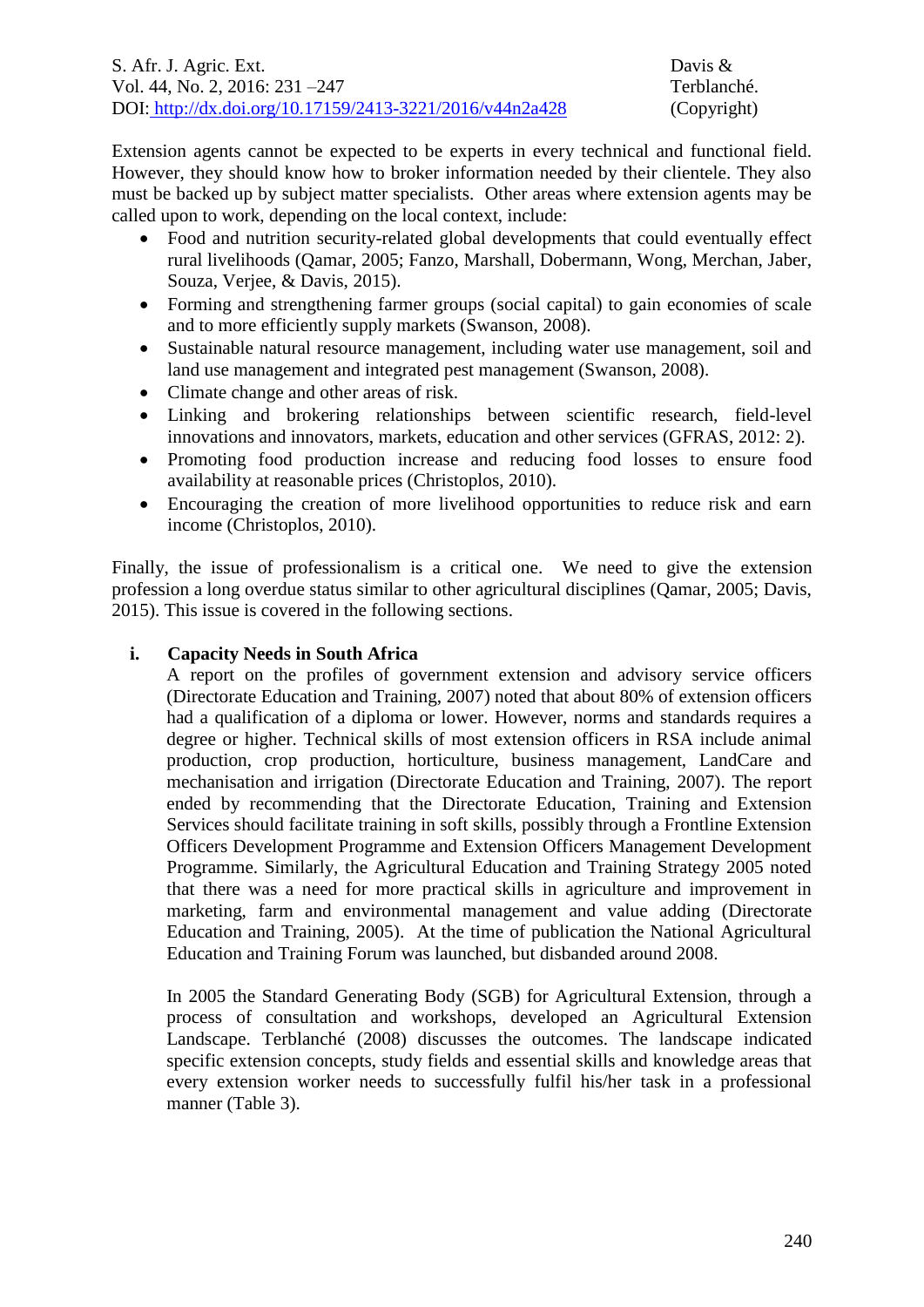#### **Table 3:** The Agricultural Extension Landscape in South Africa – Extension Concepts

| <b>EXTENSION CONCEPT</b>                 | <b>STUDY FIELD</b>      |
|------------------------------------------|-------------------------|
| Communication and interaction            | Communication           |
| (The vehicle through which extension)    | Group facilitation      |
| takes place)                             |                         |
| Extension methodology                    | Approaches to extension |
| (implementation and managing             | Management in extension |
| the extension process)                   |                         |
| Extension philosophy and practice        | Behaviour change        |
| (the science of extension)               | Decision-making         |
| <b>Contextual Extension</b>              | Community development   |
| (the context or environment of extension | Extension policymaking  |
| Practicing)                              |                         |

## **ii. Professionalising Extension Services**

Along with qualifications come norms and standards. The Norms and Standards for Agricultural Extension and Advisory Services in South Africa (2005: 7 - 10) document was a culmination of protracted discussions within the sector on the current status of extension services in RSA, and a need to improve the system. The document covers the competencies and skills required in extension's human resources:

A person employed as an agricultural extension advisor at all levels shall be required to have a minimum qualification of a bachelor's degree as well as a higher degree in extension and must register with the recognised relevant professional body.

Extension and advisory services in RSA therefore need a cadre of well-trained, dedicated and motivated staff skilled in agricultural production as well as functional extension and communication techniques. The provision of effective and on-going training is therefore in the long-term interest of the agricultural and advisory services. The training needs of extension officers must be continuously assessed and in-service training implemented accordingly.

The shortage of trained and experienced agricultural extensionists in South Africa has been the subject of much debate in recent years. The Department of Agriculture, Forestry and Fisheries (DAFF) has taken active steps to address the shortage of extensionists in the country through the development and roll-out of its Agricultural Extension Recovery Plan in all nine provinces. DAFF proposed that agricultural extension be formally recognised as a profession, governed by a legal framework and require formal registration and continuous professional development. DAFF requested the South African Society for Agricultural Extension (SASAE) to undertake a study on the feasibility of establishing a professional body for the registration of agricultural extensionists and advisors (Terblanché & Koch, 2012).

The study focused on the pros and cons of establishing a new professional council under the auspices of DAFF or pursuing registration under the South African Council for Natural Scientific Professions (SACNASP) and to determine the levels for professional registration.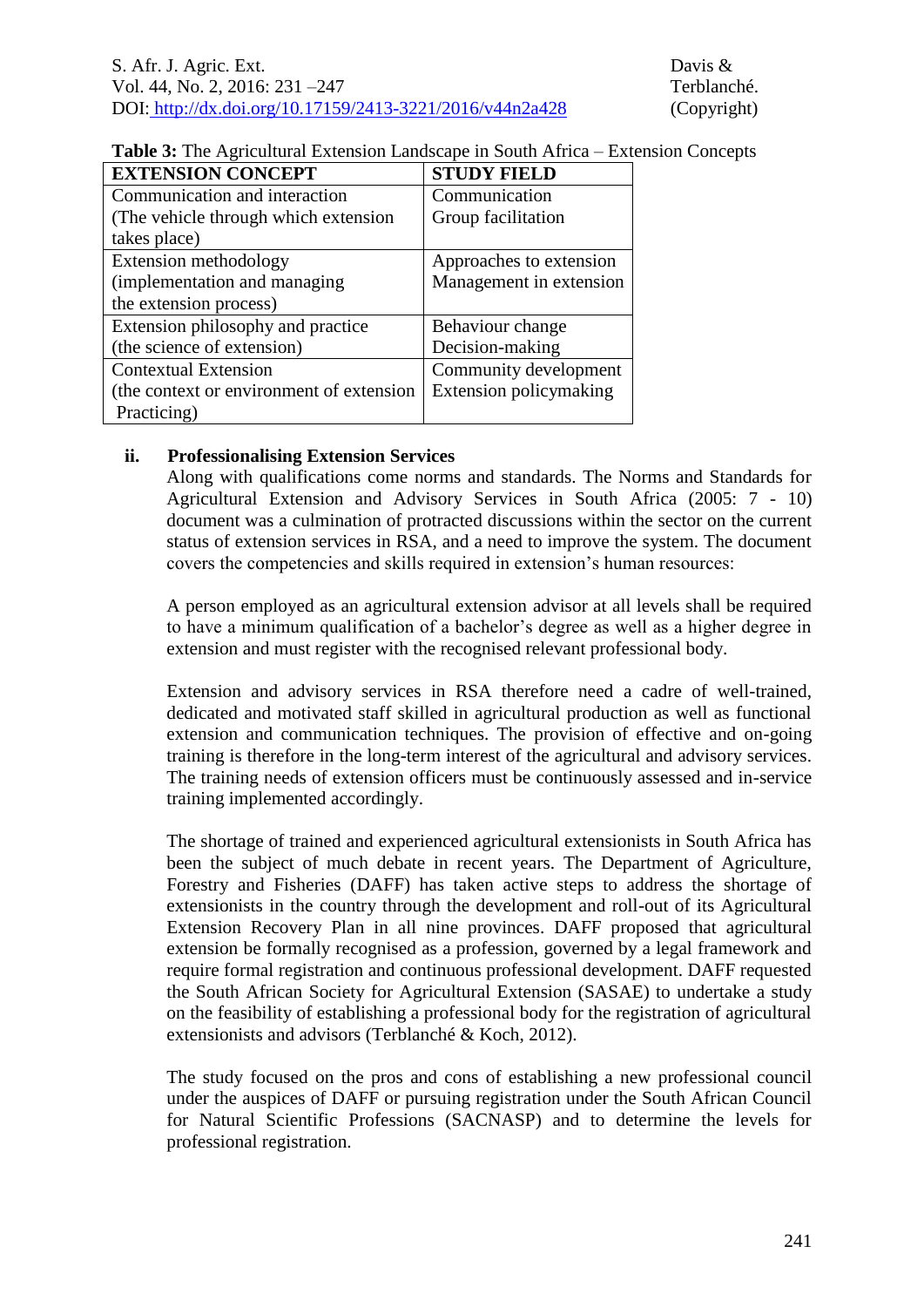According to Terblanché and Koch (2012) the purpose of the Natural Scientific Professions Act no 27 of 2003 was the establishment of the SACNASP and the registration of professional, candidate and certificated natural scientists.

According to Schedule 1 of the Act, no one may practice in any of the 21 listed fields of practice unless he/she is registered in a category of the schedule. The latest fields of practice published under Notice 36 of 2014 by the Minister of Science and Technology includes Extension Science as a field of practice. As to legality: only registered persons may practice in a consulting, extension/advisory capacity. The study suggested that agricultural and forestry consultants/advisors/extensionists can register under one or more of the following fields of practice:

- Agricultural Science;
- Animal Science;
- Soil Science: and/or
- Extension Science.

There are certain requirements for registration. For a Natural Scientist, it includes the following:

- o The Professional Natural Scientist (Pr. Sci. Nat.) 4yr BSc Agric degree or similar higher + 3yrs experience.
- o A Candidate Natural Scientist (Cand. Sci. Nat.) 4yr BSc Agric degree or similar higher + zero experience. 2 or 3 yr degree or diploma or equivalent qualification and between one and five years' experience.
- o A Certificated Natural Scientist (Cert. Sci. Nat.) 2 or 3 year degree or diploma or equivalent qualification and between one and five years' experience.(SACNASP, 2014)

Table 4 indicates the registration categories for extension professionals.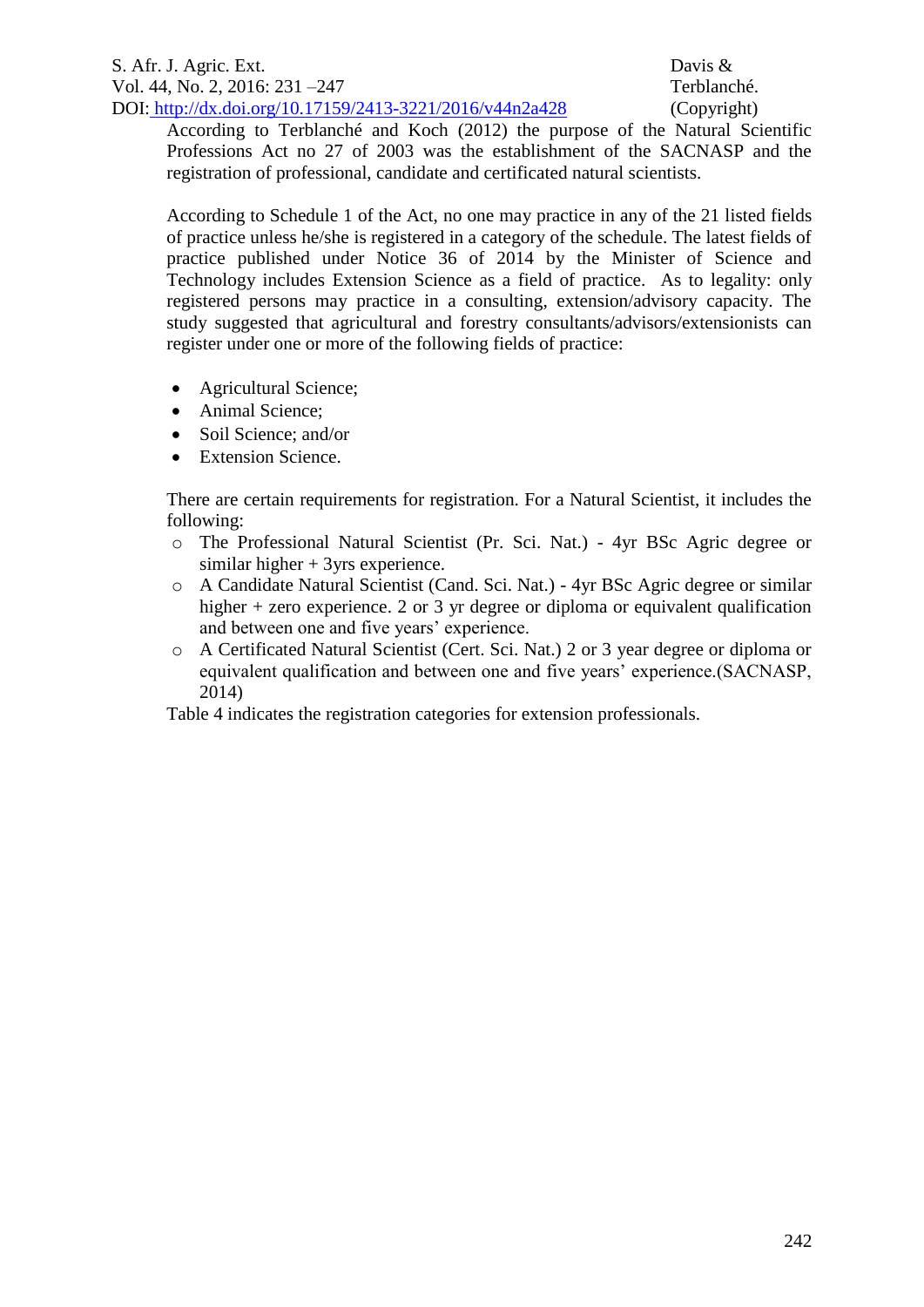|  |  |  | Table 4: Extension Science Category Requirements for RSA |  |
|--|--|--|----------------------------------------------------------|--|
|  |  |  |                                                          |  |

| Category and Designation                         | Requirements                            |  |  |  |  |
|--------------------------------------------------|-----------------------------------------|--|--|--|--|
| Professional Extension Scientist (Pr. Ext. Sci.) | qualification<br>Post<br>graduate<br>in |  |  |  |  |
|                                                  | Extension; 120 extension credits on     |  |  |  |  |
|                                                  | Honours degree level; Masters/PhD       |  |  |  |  |
|                                                  | in Extension                            |  |  |  |  |
|                                                  | 5 years' work experience                |  |  |  |  |
| Candidate Extension Scientist (Cand. Ext. Sci.)  | 4 year degree; 120 extension credits    |  |  |  |  |
|                                                  | on Honours level                        |  |  |  |  |
|                                                  | Less than 5 years' work experience      |  |  |  |  |
| Extension Technologist Level A (Ext. Tech. A)    | Recognised extension qualification:     |  |  |  |  |
|                                                  | 60-119 extension credits                |  |  |  |  |
|                                                  | 5 years' work experience                |  |  |  |  |
| Candidate Extension Technologist Level A         | Recognised extension qualification:     |  |  |  |  |
| (Cand. Ext. Tech. A.)                            | 60-119 extension credits                |  |  |  |  |
|                                                  | Less than 5 years' work experience      |  |  |  |  |
| Extension Technologist Level B (Ext. Tech. B)    | Recognised extension qualification:     |  |  |  |  |
|                                                  | 10-59 extension credits                 |  |  |  |  |
|                                                  | 5 years' work experience                |  |  |  |  |
| Candidate Extension Technologist Level B         | Recognised extension qualification:     |  |  |  |  |
| (Cand. Ext. Tech. B)                             | 10-59 extension credits                 |  |  |  |  |
|                                                  | Less than 5 years' work experience      |  |  |  |  |
| Associate Extension Technologist (Assoc. Ext.    | least 10 years work, lacks<br>At        |  |  |  |  |
| Tech.)                                           | appropriate training                    |  |  |  |  |
|                                                  | 2 credible independent witnesses        |  |  |  |  |

Source: [www.SACNSP.org.za](file:///D:/Users/davis/Documents/Documents%20Academic/Kristin%20Publications/ASSAF%20Study%20RSA/www.SACNSP.org.za) 

The Act also calls for continuous professional development (CPD). Under, this, persons registered as professionals are required by their Code of Conduct to practice strictly within their area of competence and to maintain and enhance this competence. They therefore have the responsibility to keep abreast of developments and knowledge in their areas of expertise in order to maintain their competence. In addition to maintaining their own competence, they should strive to contribute to the advancement of the body of knowledge with which they practice, and to the profession in general. A committee has to be established to develop CPD for Professional Extensionists and the roll out of the process.

In this process of professionalization of the extension service in South Africa the SASAE as a recognised and registered Voluntary Association by SACNASP will play an essential role in future.

The process of professional registration of extensionists with SACNASP was launched in the second half of 2014. At the end of March 2016 SACNASP received 2,778 applications from the nine provinces.

## **2.4 Approaches**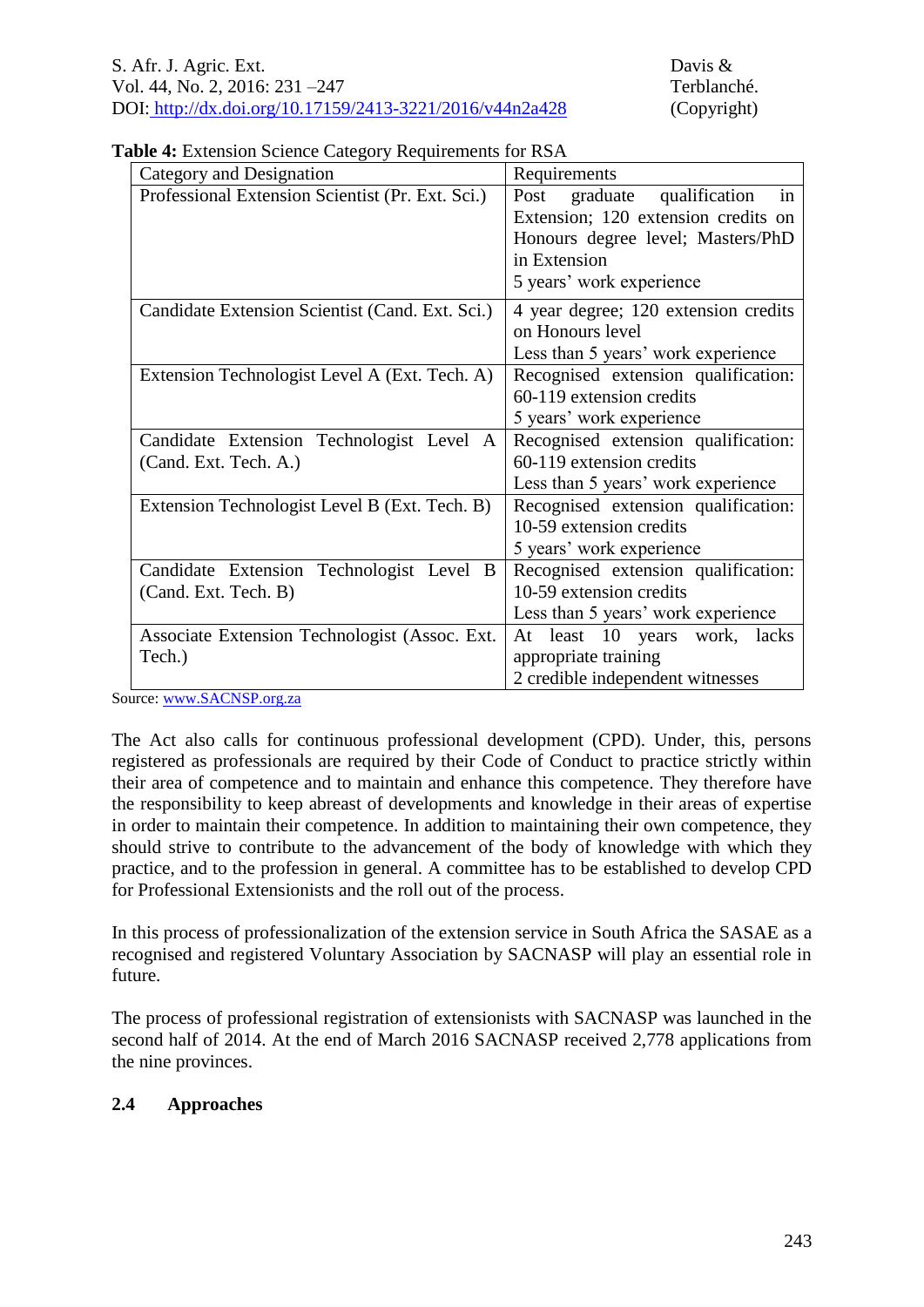S. Afr. J. Agric. Ext. Davis & Vol. 44, No. 2, 2016: 231 –247 Terblanché. DOI: http://dx.doi.org/10.17159/2413-3221/2016/v44n2a428 (Copyright)

The approaches (tools or methods) used to fulfil extension functions depend on many things: the number of clients, the specificity of content, the technologies and the orientation of the services (such as adult education) (Birner et al., 2009).

Participatory and farmer-driven approaches are used for needs based development and include community participation and involvement (Düvel, 2003). Extension services often work through farmer groups, organising them into legal associations to constitute a strong lobby for themselves and for extension (Qamar, 2005). Thus it is important for extension to build social capital and help organise producers groups (Swanson, 2008). Local NGOs can be used to organise subsistence farmers into self-help groups/producer organisations and link them to an extension agents. According to Swanson (2008), rural youth programmes should be implemented to enable rural young people to learn leadership and off-farm jobs.

While many people promote information and communication technologies (ICT's) to get information out to farmers and reduce costs, they are not a replacement for extension staff or institutions (Rivera & Qamar, 2003). They are essential components of the development process and information technology tools and must facilitate the work of extension agents, as well as help to build their capacities.

# **2.5 The role of SASAE as a Voluntary Association**

SACNASP registered SASAE with the support from DAFF to establish a CPD Committee to roll-out and implement the process of continuous development for extensionists in Extension as a Field of Practice and therefore as a Science. The Committee was established in December 2015 and are represented by the following stakeholders, SACNASP - three members, DAFF – three members and SASAE – four members. The Committee will specifically give attention to the following aspects:

- i) The Categories of activities for CPD credits namely:
	- Category 1: Development activities
	- Category 2: Work based activities
		- Natural Scientific work
		- Extension Scientific work
		- Mentoring of candidate practitioners
	- Category 3: Individual activities

The final credits within the three Categories will finally be approved by the SASAE and SACNASP (SACNASP, 2015).

- ii) The role of SASAE as a Voluntary Association:
	- Assist their members in identifying CPD activities which meet their needs;
	- Present CPD activities as described in Category 1; and
	- Validation and monitoring courses, seminars and conferences for CPD credits by other providers.
- iii) SASAE will be responsible for issuing specific certificates indicating the level of professional registration in the Science of Extension. It is however a prerequisite that the applicant must be a member of SASAE.
- iv) SASAE need to investigate to register as a training provider, presenting skills programs in the Science of Extension to members and non-members.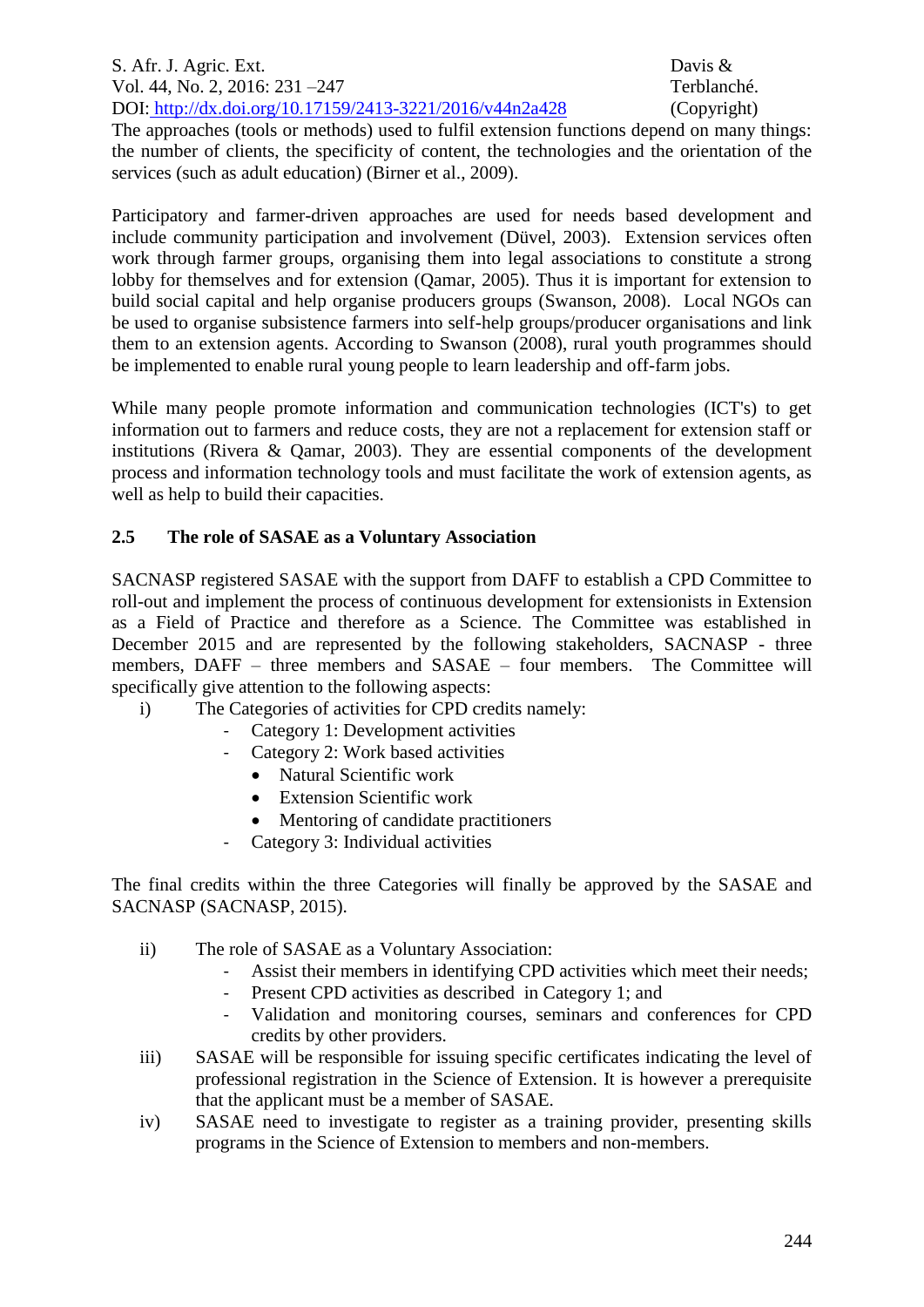- v) SASAE will be responsible to issue certificates of attending the conference, presenting a scientific paper/ popular paper/and or a poster, and a certificate to the presenter of the best scientific paper.
- vi) SASAE need to get AGM approval to change the current membership categories in the Constitution to be aligned with the professional categories as indicated in Table 4.

#### **3. SUMMARY AND CONCLUSION**

This paper has summarised a review of literature on extension and advisory services in South Africa and internationally. Using the "best-fit" framework (Birner et al., 2009), the authors examined the policy environment, governance structures, capacity and management, and extension approaches.

As discussed in the Nairobi conference (Pye-Smith, 2012), the most successful extension approaches achieve the following: empower farmers and communities; take into account local culture and tradition; and frequently target specific groups such as women and young people. The best approaches tend to be participatory and demand-led; in other words, they respond to the individual needs of farmers and communities

Knowledge sharing is critical to supporting social, economic and environmental development, and extension and advisory services are a vital knowledge-sharing institution. According to GFRAS (2012), there are five opportunities to mobilise the potential of extension and advisory services (p 2):

- i. Focusing on best-fit approaches;
- ii. Embracing pluralism;
- iii. Using participatory approaches;
- iv. Developing capacity; and
- v. Ensuring long-term institutional support.

We therefore give the following policy recommendations for national policy-makers and decision-makers in agricultural extension and advisory services and education:

- i. Higher education institutions must ensure that the qualifications in agriculture and in extension are in line with the SACNASP registration requirements.
- ii. Higher education institutions should consider a postgraduate degree in extension for those who already have a technical degree but require further competencies in extension.
- iii. Higher education institutions must clearly indicate to students the level of professional registration of each qualification.
- iv. Higher education institutions and other trainers should provide functional skills for all those working in the agriculture sector, not just extension.
- v. Higher education institutions and other trainers should reskill existing workers with functional and technical competencies to meet the challenges in RSA today.
- vi. Employers of agricultural extensionists and advisors should make sure that employees can register with SACNASP.
- vii. Employers advertising a vacancy must clearly indicate on what level of professional registration with SACNASP the employee must be registered to be able to apply for the vacancy.
- viii. Policy-makers and employers should enhance the attractiveness of the profession through adequate salaries, incentives and awards and other types of recognition.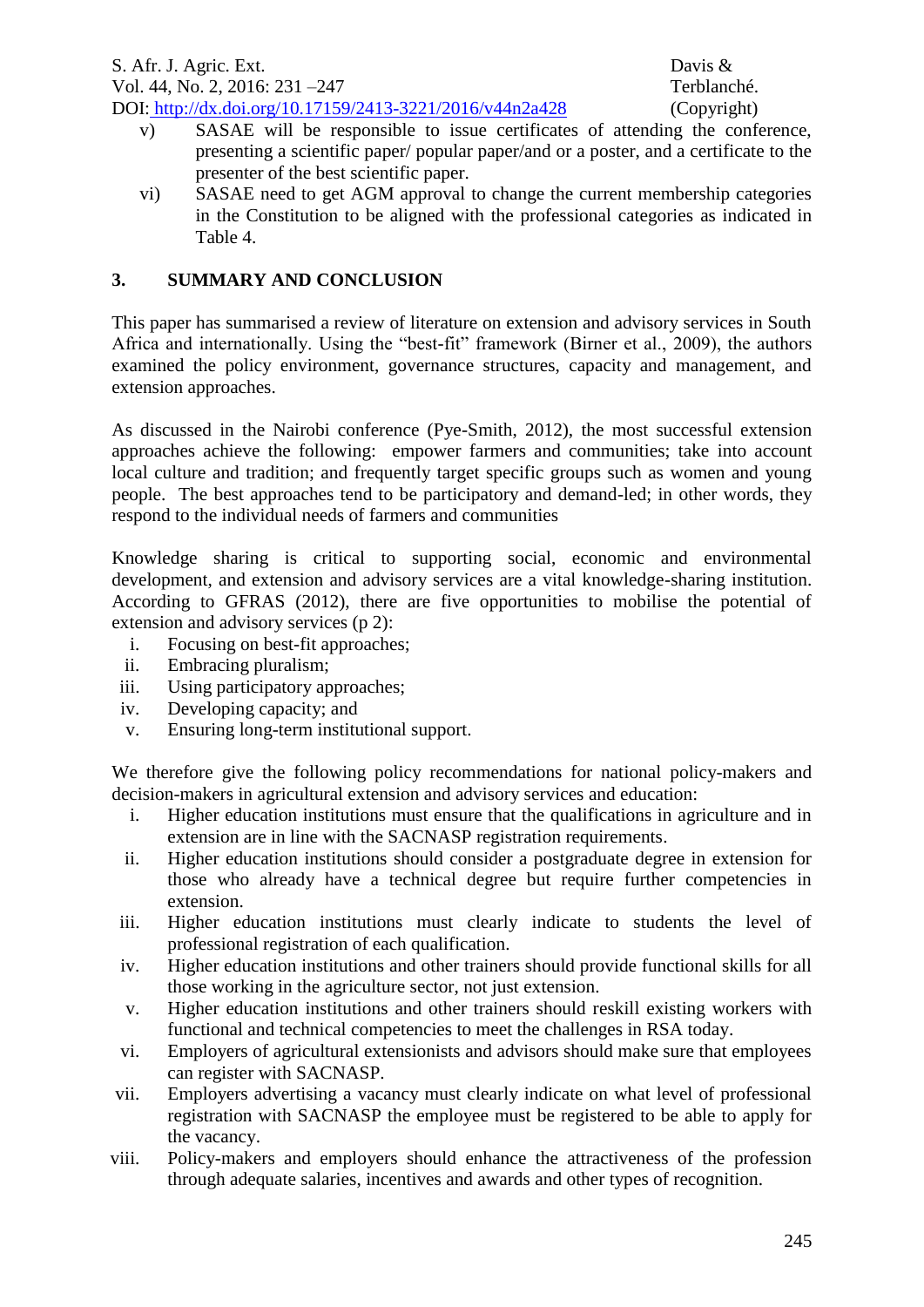- ix. Policy-makers and research institutes should promote a vibrant culture of research to attract funding, students and quality human resources to extension.
- x. Higher education institutions and extension research must engage with industry through seminars, tracer studies, and needs assessments to ensure they are producing graduates with relevant competencies and relevant research results.
- xi. The role of SASAE as a Voluntary Association:
	- To undertake an in-depth study to determine what the extension landscape currently look like and what is needed for the next 10 years;
	- To establish a CPD Committee that will continuously determine what is needed for extensionists to improve their skills and knowledge;
	- To establish an Education and Learning Committee who needs to evaluate extension qualifications and skills programs that will ensure extensionists to improve their skills and knowledge.

## **REFERENCES**

- BIRNER, R., DAVIS, K., PENDER, J., NKONYA, E., ANANDAJAYASEKERAM, P., EKBOIR, J., MBABU, A., SPIELMAN, D. HORNA, D. & BENIN, S. 2009. From Best Practice to Best Fit: A Framework for Analysing Agricultural Advisory Services Worldwide. *Journal of Agricultural Extension and Education 15*(4), 341-355.
- CHRISTOPLOS, I., 2010. Mobilizing the potential of rural and agricultural extension. FAO, Rome, Italy.
- DEPARTMENT OF AGRICULTURE, FORESTRY AND FISHERIES (DAFF), 2014. Draft National Extension and Advisory Service Policy.
- DIRECTORATE EDUCATION AND TRAINING. 2005. National Agricultural Education and Training Strategy and Forum. Pretoria: Department of Agriculture.
- DIRECTORATE EDUCATION AND TRAINING. 2007. Report on the profiling of the current government-employed extension and advisory service officers. Pretoria: Department of Agriculture, Forestry and Fisheries.
- DAVIS, K. E. 2015. The new extensionist: Core competencies for individuals. GFRAS Brief #3. Lindau, Switzerland: Global Forum for Rural Advisory Services (GFRAS).
- DÜVEL, G. H. 2003. Towards an appropriate extension approach for South Africa. Executive Report, South African Institute for Agricultural Extension, University of Pretoria, Pretoria.
- FANZO, J., MARSHALL, Q., DOBERMANN, D., WONG, J., MERCHAN, R. I., JABER, M. I., SOUZA, A., VERJEE, N. & DAVIS, K. E. 2015. Integration of Nutrition into Extension and Advisory Services: A Synthesis of Experiences, Lessons, and Recommendations. *Food and Nutrition Bulletin 2015*, *36*(2), 120-137. DOI: 10.1177/0379572115586783.
- GFRAS (GLOBAL FORUM FOR RURAL ADVISORY SERVICES). 2012. Building knowledge systems in agriculture – five key areas for mobilising the potential of extension and advisory services. GFRAS, Lindau, Switzerland.
- IDOWU, I. O. 2015. Agricultural Extension Policy: The Missing Link for Enabling Extension and Advisory Services for Sustainable Agricultural and Innovations. Paper for the Global Forum for Rural Advisory Services (GFRAS). Lindau, Switzerland: GFRAS.
- NATIONAL PLANNING COMMISSION. 2012. National Development Plan. Our future make it work. Department of the Presidency, Republic of South Africa.
- PYE-SMITH, C. 2012. Agricultural Extension A time for Change linking knowledge to policy and action for food and livelihoods. Technical Centre for Agricultural and Rural Cooperation, Wageningen, The Netherlands.